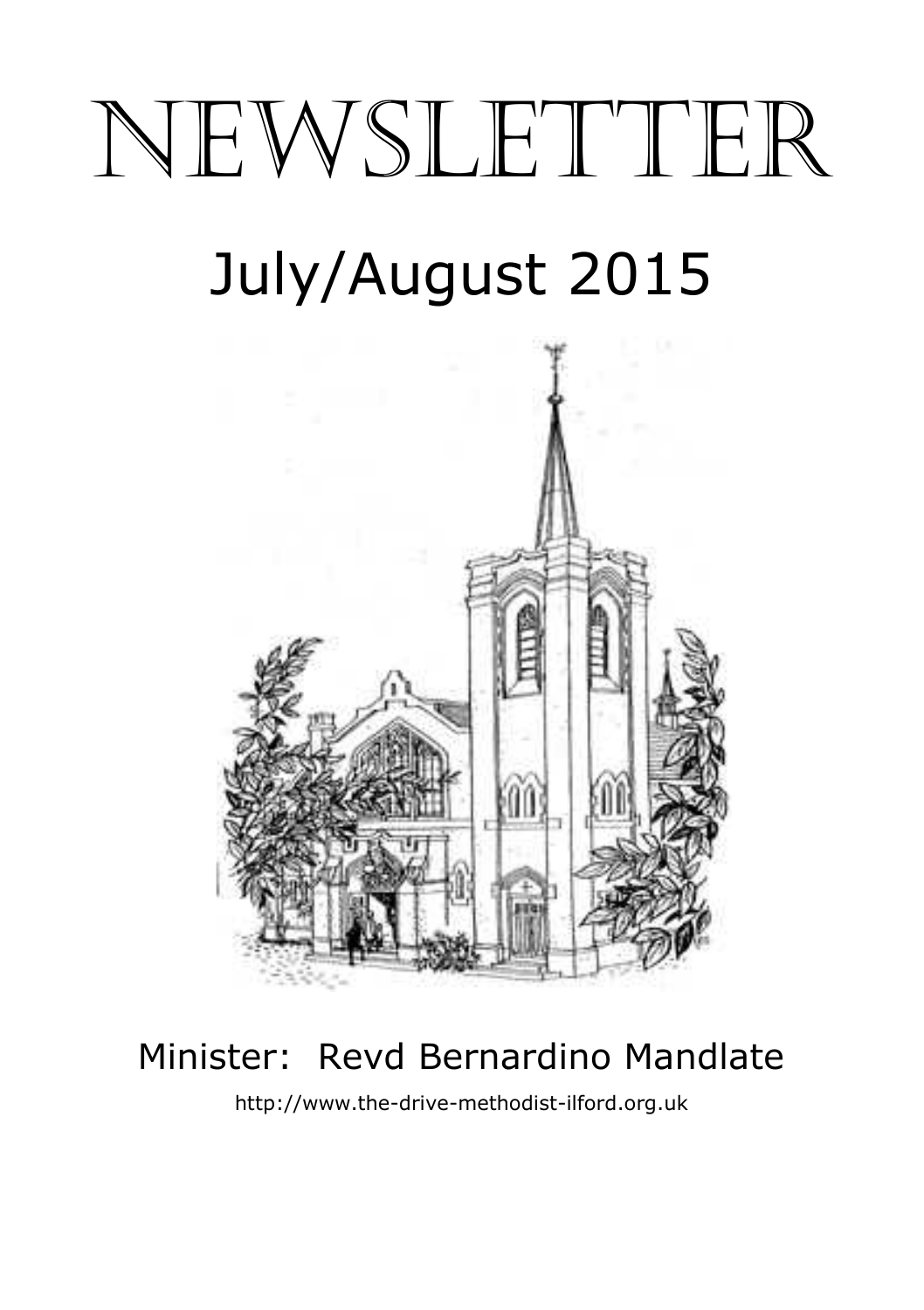#### **Bernardino**

#### Friends

I write that is known to be the longest day of the year. As a child, I was taught in Mozambique, during Geography classes that the longest day of the year is 21st June and the shortest is 21st December. At the time, it never made sense because June is the middle of winter and sunset is about 5pm in June. December is the height of summer and sunset is about 7pm. Eventually I realised that it was the longest day in the northern hemisphere, and the books we were using were produced in the northern hemisphere and not adapted to the Southern Hemisphere context.

I write also at a time when the church is mourning those killed during bible study/prayer meeting in Charleston. Our hearts bleed for the victims and we pray for God's comfort on the families of the victims and the members of that church. We pray for God's guidance and intervention to help us cope and find solutions. God help us.

It is time of change in our circuit. Two ministers are leaving us this summer and one coming in to start in September and the other arriving around Christmas time to start in January. By the time I write again I will have taken over pastoral charge of Goodmayes Methodist Church, due to start 1st September. I pray for God's guidance and strength as this new era begins and may the Lord help us all to adapt to the new reality in the circuit.

There was a march against austerity and cuts in which thousands of people participated. Nevertheless, cut are coming and we are told by those who know that 12 billion pounds will be cut from the welfare budget. This is not good news for the vulnerable people, the elderly, the disabled and children. This may require the church to get involved in solution seeking and more campaigning in order to improve the living conditions of the vulnerable. We will be called to act and make representations on behalf of the poor. We need to be prepared because the government may not change their stand unless something changes in parliament. Be prepared.

I hope that in the name of Jesus we will be able to assist and help. Be part of it.

Kind regards *Dino*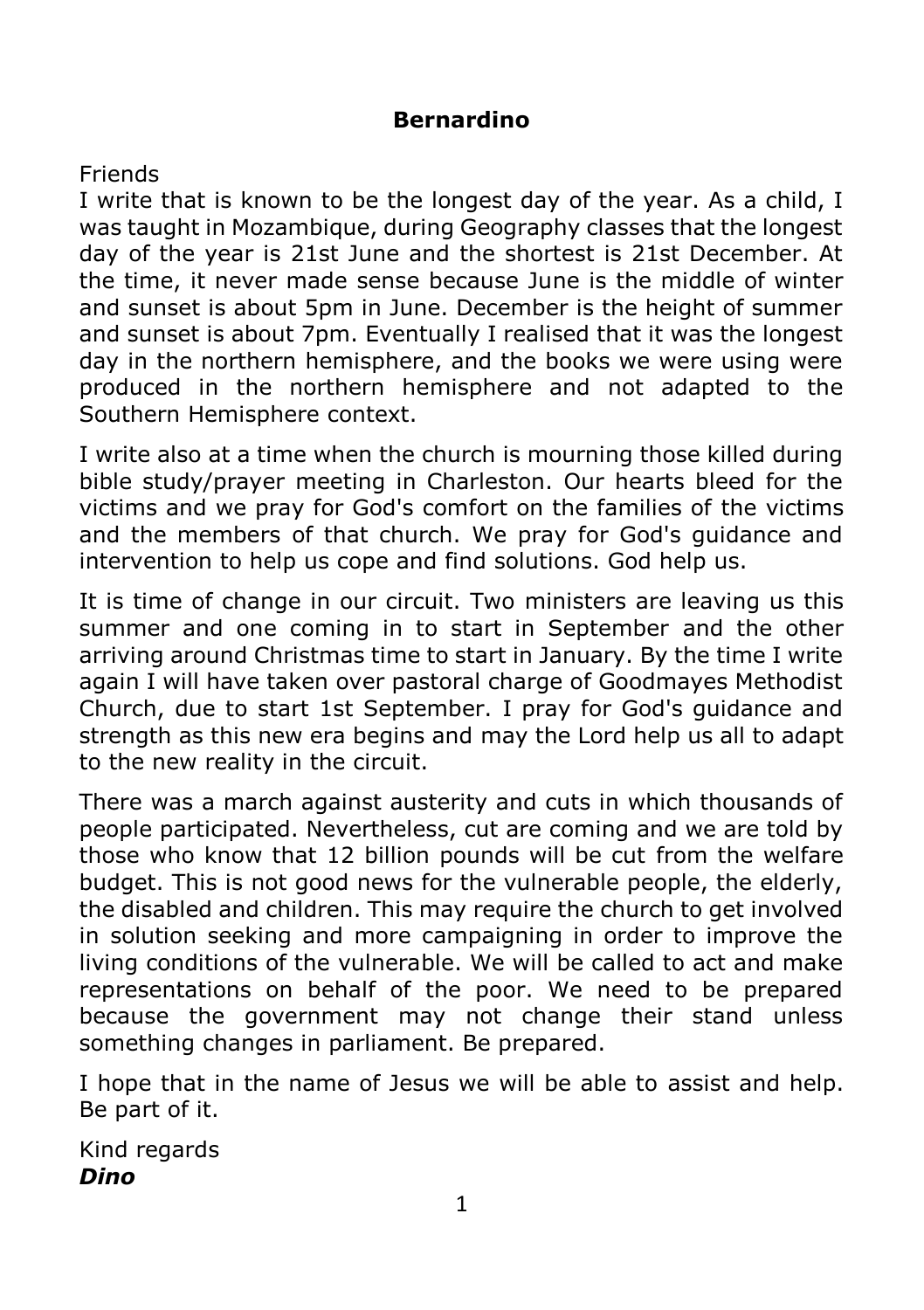#### **Summer is here again.**

Here we are once again producing our two month edition of the newsletter. There is never much to report at this time of the year, and even though it is yet only July little news comes over to me, and this could be a rather smaller edition than I would have liked.

However, I am sure that those of you who are travelling the country and world over the next two months should have some interesting tales to tell, Please put pen to paper, or fingers to keyboard and let us know how well you enjoyed your holiday.

We shall miss seeing you in church whilst you are away, and look forward to seeing you when you return.

Have an enjoyable time!! *Roy Brunnen.*

#### **Church BBQ Sunday 5th July**

The annual church BBQ is taking place, at the Rodings, after the Church anniversary service on July 5th. Any offers of help will be much appreciated.

Please sign the list at the back of the church to let us know if you are coming and what food you will be bringing. Lifts to the Rodings can be arranged.

#### Thank you *Michelle and Jo*

# **Action for children Sunday 12th July**

Action for children Sunday is designated by the Methodist church as one of its special Sundays. It is a time to reflect on and celebrate the work of its children's charity.

We are very pleased that during the service Rachel Mederson will be speaking about her role as a corporate fundraiser for Action for Children.

The Chorale will be singing and members of the Junior church team will be taking the service.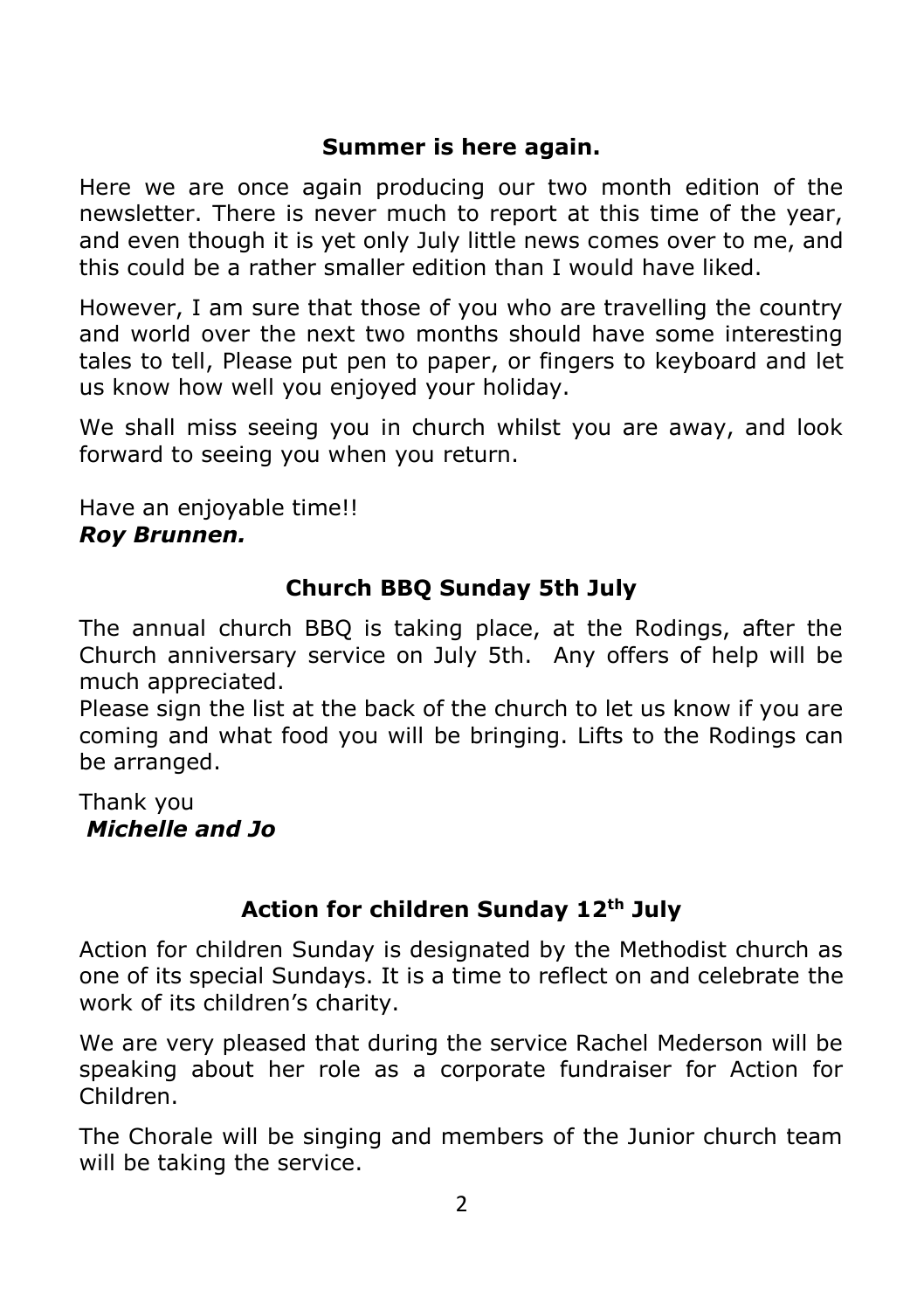#### **Dates for Junior church**

The Junior church will be joining in with the main congregation on Sunday  $5<sup>th</sup>$  and Sunday  $12<sup>th</sup>$  July and during August there will be no Junior church on Sunday 18<sup>th</sup> and Sunday 23<sup>rd</sup> August .

On these dates there will be resources available at the back of the church for you and your children to enjoy if you wish to.

#### **Hall Closure**

The hall building will be closed for repairs and redecoration from Monday 17 – 31 August and there will be no access during this period so please remove any equipment or resources which might be needed before 17<sup>th</sup> August.

#### *Brian Taylor*

# **'A Summer Feast'**

#### **A summer concert and buffet supper**

Saturday  $11<sup>th</sup>$  July 2015 at 7.30 pm in the church.

The New Essex Choir will be performing Hiawatha's Wedding Feast, words by Longfellow, music by S Coleridge-Taylor. The programme will also include a selection from Oliver! , Down by the Riverside, Thank you for the Music, Someone to Watch over Me, and more.

Tickets £12 from *Brian Taylor* or on the door.

#### **Hope for children Come and have a cake**

As another fund raiser for Clare with her Mount Kilimanjaro climb, I am having an open house where you can drop in and have home made cake and a cup of tea or coffee. If we all smile, the sun will shine and we can sit in the garden.

Where: 34, Coventry Road – off Cranbrook Road When; Monday July  $27<sup>th</sup> 2pm - 5pm$ 

All are most welcome. *Pauline Rodway*.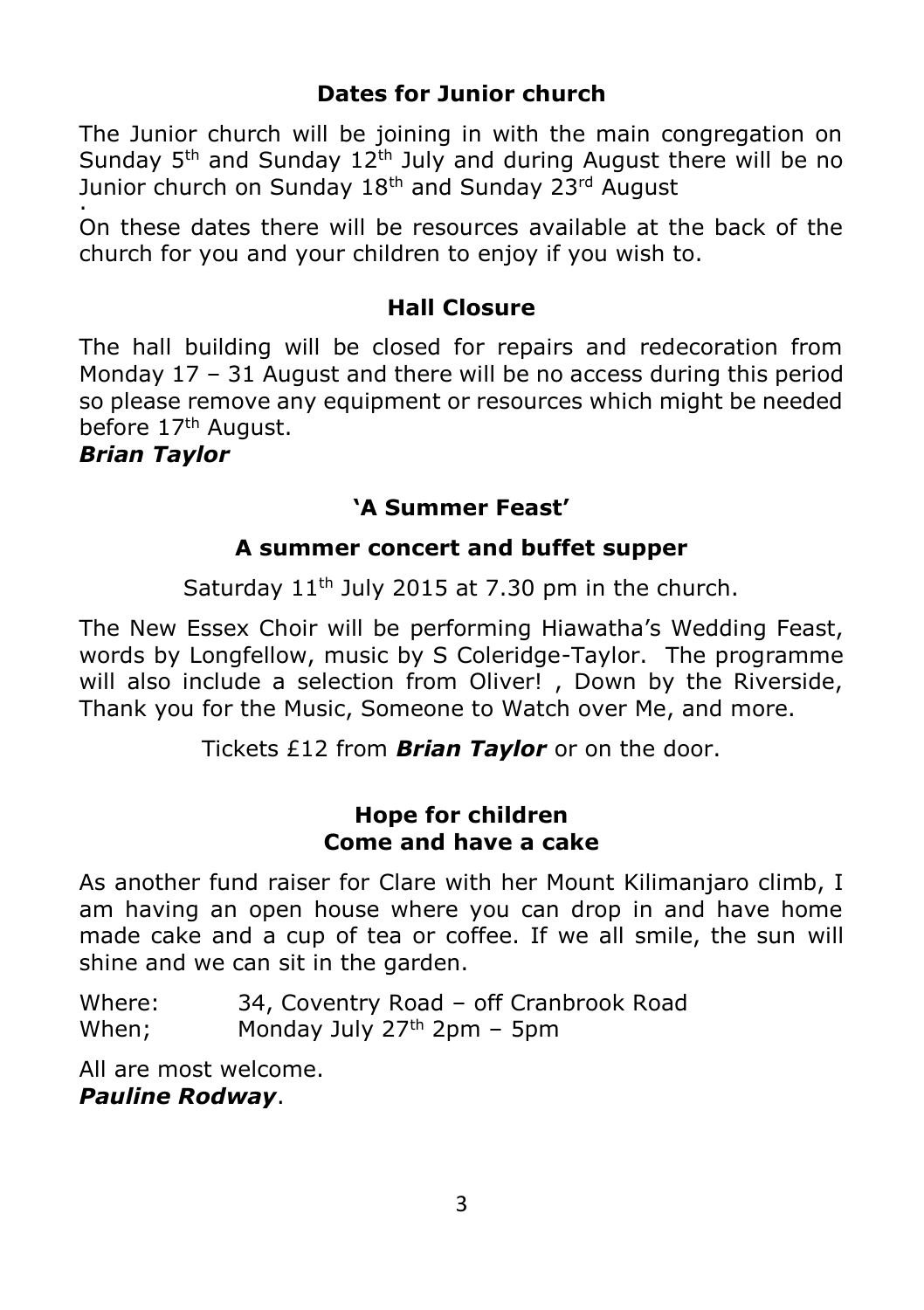#### **Going sheep herding!**

Between late March and the end of May there were 50 sheep loose in London!! The 4ft models of Shaun the Sheep, created by artists, celebrities and designers, were sited in various places around the capital, including Canary Wharf and Paddington Station. Sheepspotters were able to get a map, visit the stall in Covent Garden to collect souvenirs, or buy online.

The project is raising funds for the Wallace and Gromit Children's Foundation – supporting children's hospitals and hospices throughout the UK – as well as The Grand Appeal, which supports Bristol Children's Hospital.

Thea and I saw 46 Shaun's but we'll try again in Bristol, where there will be 70 new models from  $6<sup>th</sup>$  July. It has been a baa-rilliant way to see London and I've learnt lots more about my hometown. If you would rather see the flock in one go, all 120 models will be in Covent Garden Piazza from 24<sup>th</sup> to 27<sup>th</sup> September before being sold by auction.

#### *Michelle Garner*

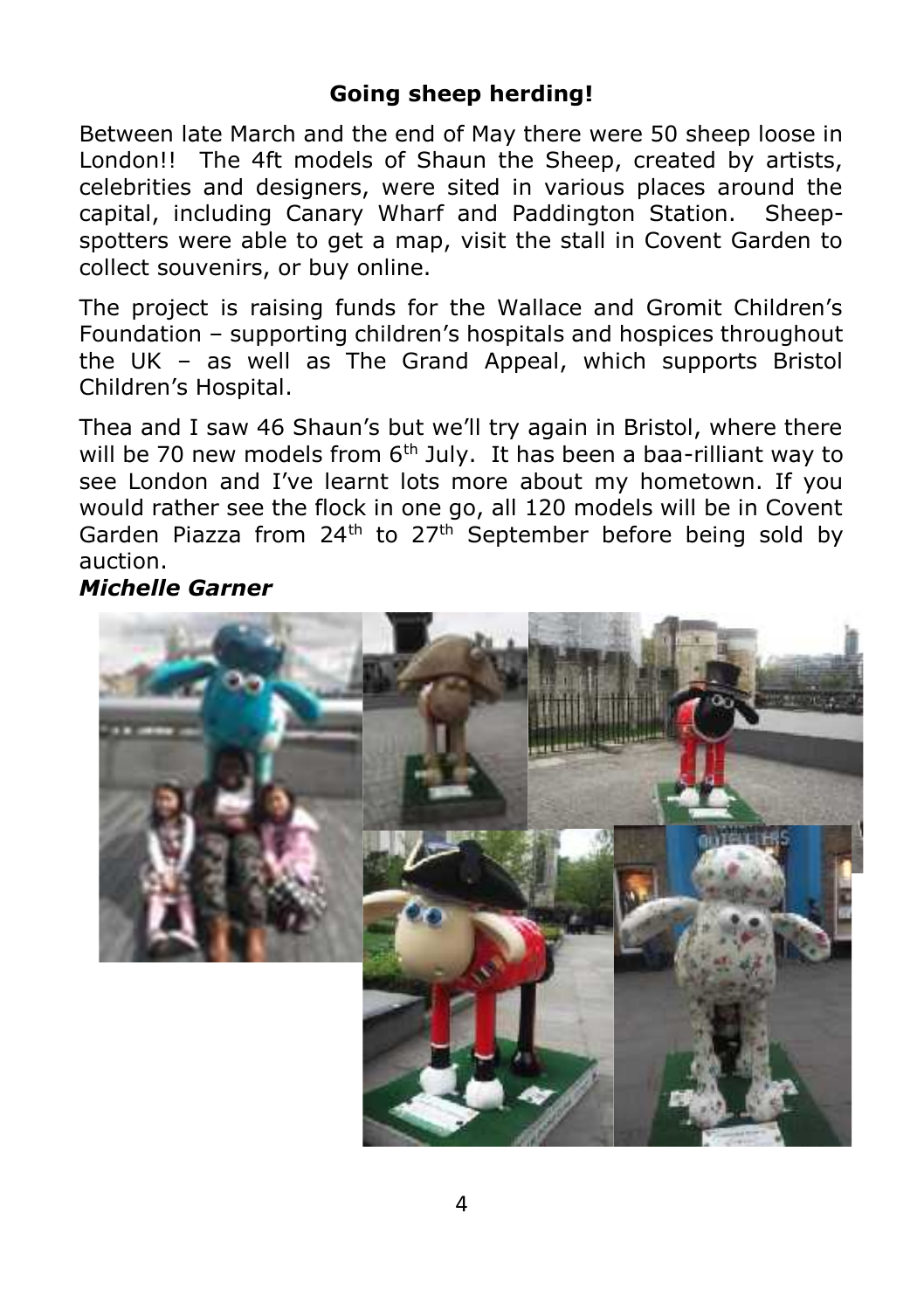## **Jack Petchey Achievement Award**

Recently, Rochelle was awarded the 'Outstanding Achiever' award given by the Jack Petchey foundation.

Rochelle was nominated by her teachers at Seven Kings High School. In addition to the award, she has also given  $£200$  spending grant for the school. The award was in recognition of her work in relation to the new Seven Kings' Primary School and her other good deeds at school.

She will be collecting her medallion at an awards ceremony to be held in December at the Town Hall.



# **Peertalk**

'Peertalk' is the charity being set up by Stephen and Phillipa Normanton to help people suffering from depression.

Collection envelopes will be given out at the Church Anniversary service should you wish to contribute.

#### *Brian Taylor*

.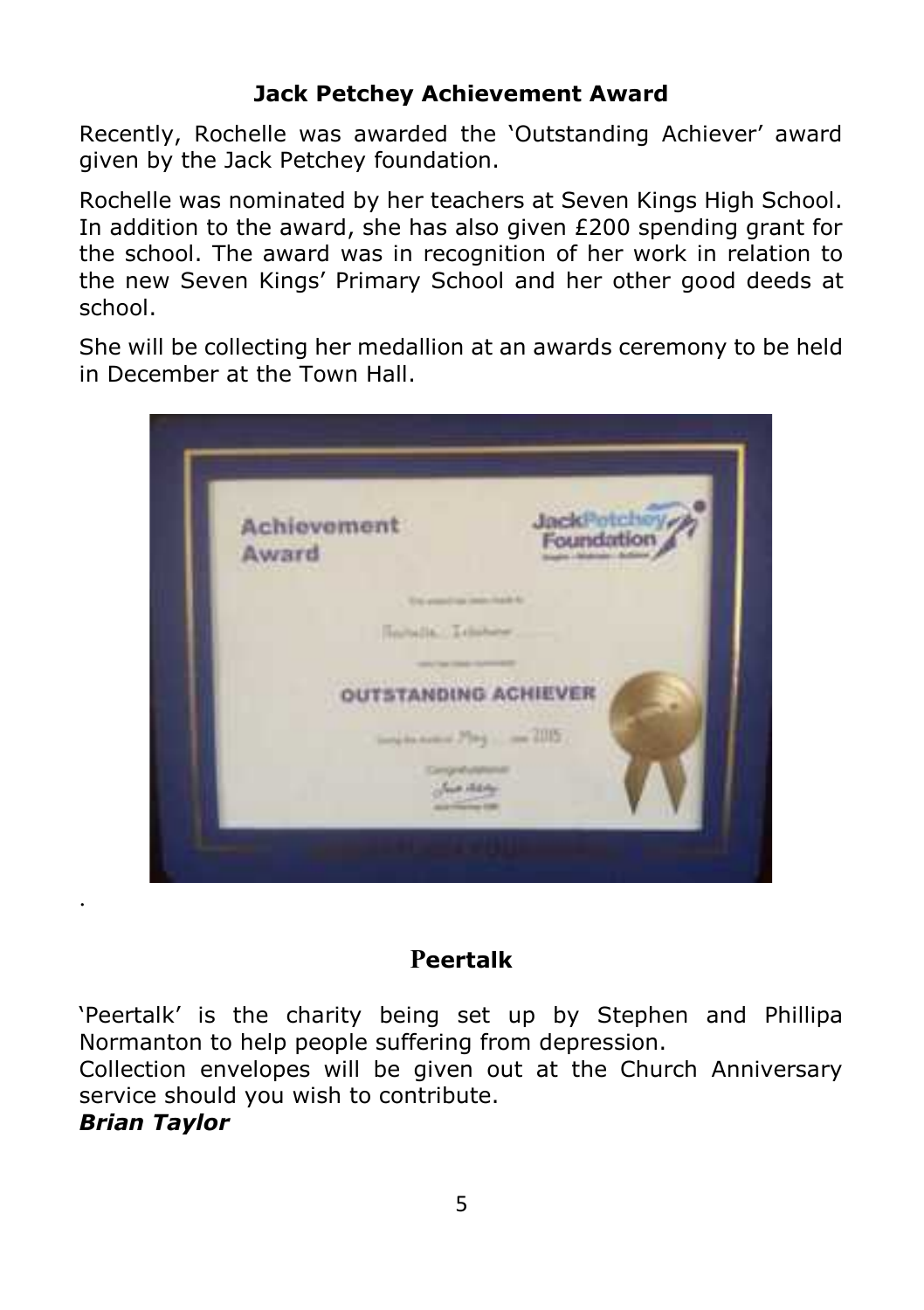Janet Wragg wishes to thank all those who supported the tea dance on Saturday 20<sup>th</sup> June, when music was provided by the Earl Grey Big Band, featuring their vocalist Jeff Wragg. The result so far is £700 with some monies still being received, which will also be sent to help with the setting up of Peertalk.

#### *Roy Brunnen*.

#### **Circuit Meeting Wednesday 10th June 2015.**

Your elected representatives attended the above meeting which opened in the usual way with an opening devotion, welcome, apologies and greetings.

The invitations committee has to meet to consider appointments which have to be made for either extending or replacing ministers who are coming to the end of their appointment in September 2016. This year there is only one minister involved, and that is Revd. Jan Atkins.

This coming year we have Bernardino starting his five year extension and a probationer minister, Angela Pothecary, will be taking up her appointment looking after Old Dagenham and Becontree Heath churches.

The appointment of Revd. Ermal Kirby as circuit superintendent, and his wife Revd. Jenny Sweet, who are at present serving in South Africa is very welcome, but they will not be able to take up their appointments until January. Jenny has been appointed as a Supernumerary to work within the circuit. Ermal's responsibilities will be covered by the chairman of the district until January.

We expressed our thanks to both Revd Stephen Poole and Revd Jan Tate for their dedication to their work in our Churches and circuit. We received an update on the property works on our churches and manse's, and the current financial position regarding the circuit finances.

Carol Dawson gave us an update on her work with children in Schools. She told us that her work has continued to increase with her taking more lessons and visits by the children to our churches.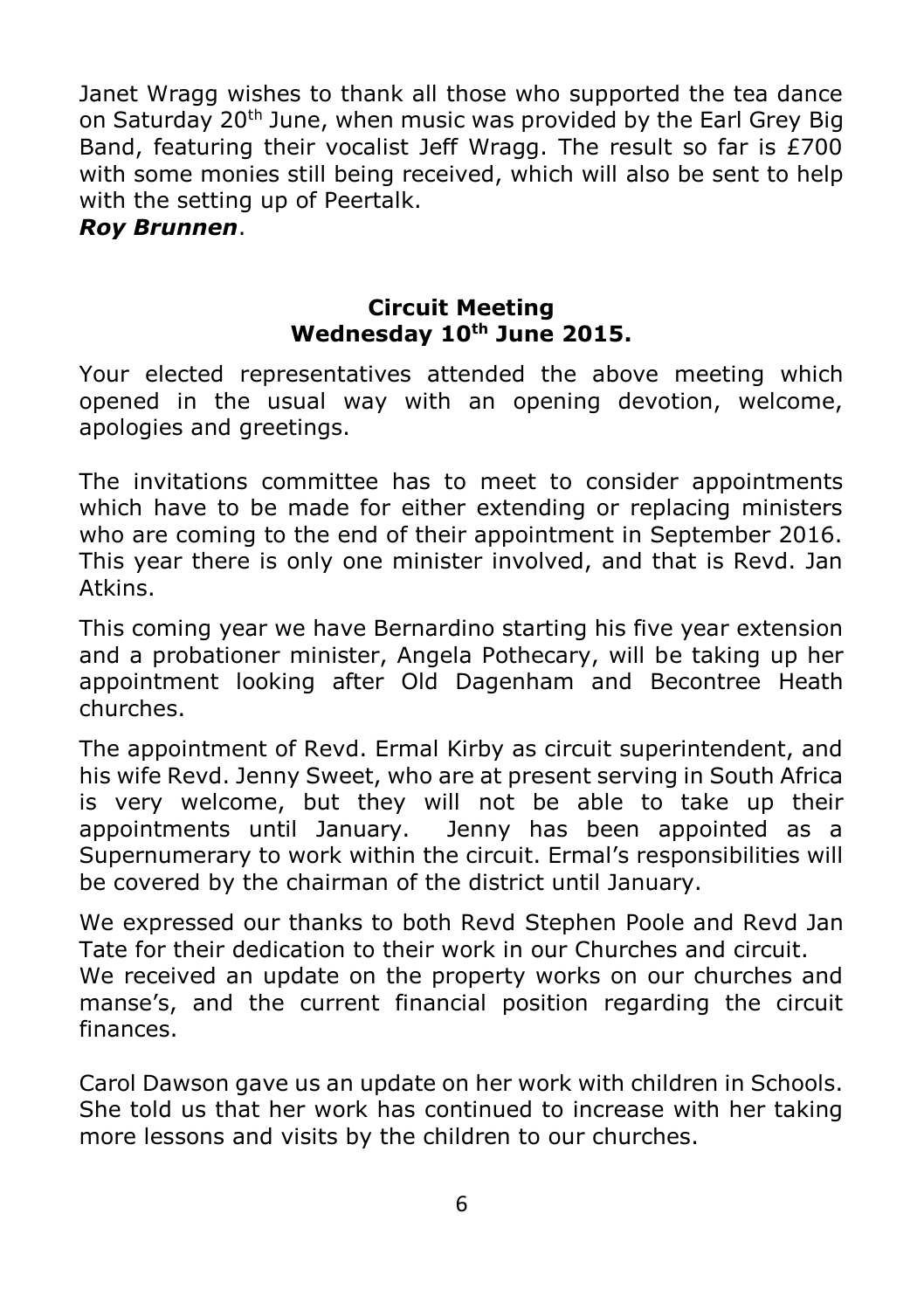We were also warned that over the next few months there are likely to be more local arrangement Sundays at least until all our new staff are in place.

The next circuit meeting will be held at Goodmayes Methodist Church on September 17th .

#### *Roy Brunnen.*

#### **Date for your diary. Friday 25th September from 10am.**

I have just received my "World's Biggest Coffee Morning" pack so please put the date in your diary for my **8th Macmillan coffee morning** at Redbridge Social Centre.

#### *Audrey Taylor.*

# **From our roving reporter.**

#### **Revd. Dr. Stuart Jordan**

I took the circuit mascot to Westminster Central Hall. The fluffy toy bullfinch, "Beady Eye" is names after the BDI circuit and is known by district chairpersons past and present.

A service was held on Sunday  $21<sup>st</sup>$  June to celebrate the ministry of Dr. Stuart Jordan before he moves to Cambridge. Dr. Jordan has looked after the London district of the Methodist Church (North of the Thames) since the creation of the district.

Instead of the usual Westminster Central Hall choir, an augmented choir, many in national costume, was rapidly assembled during the afternoon. The beautiful singing, directed by Revd. Paul Wood, reminded me of some South African Funerals I have been to. Martin Fairhurst was singing in the choir. The preacher was the Revd. Dr. David Deeks.

It is not going to be the same without Dr. Jordan. He has preached at many churches in "his" District and has encouraged both large and small congregations.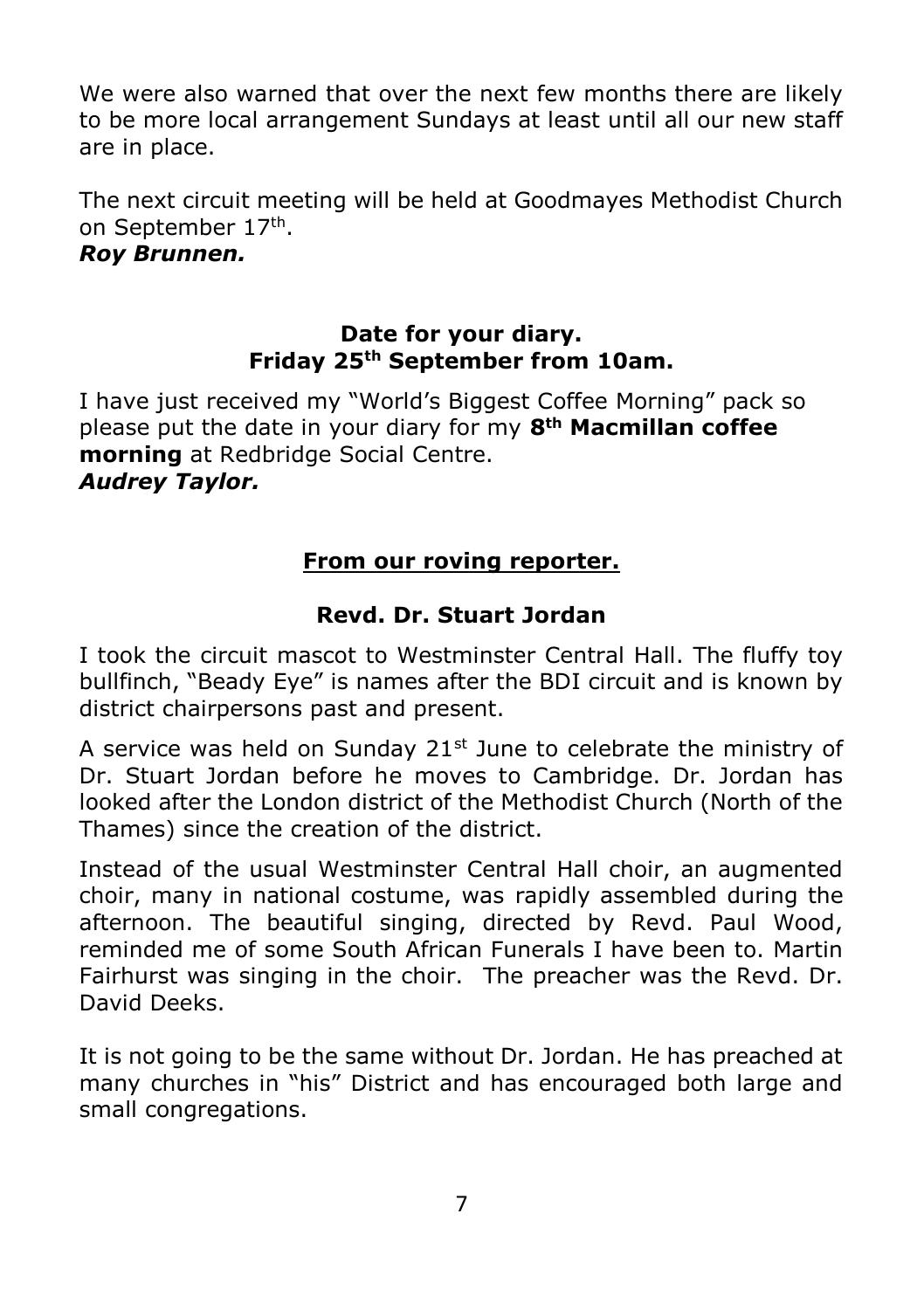And what of the much heralded London District? What has the London District (North and South of the Thames) ever done for us? Do you regard yourself as a London Methodist? *Susan Ruckes.*

## **Honours for our Scout Group**

I am pleased to report that at the Ilford North West District AGM, our Cub leader, Reenit Shah, was awarded the Chief Scout's Commendation for Good Services and Andy Marriott our hardworking Secretary, received the Chief Scout's 15 year Service Award.

In memory of Phil Wray – a long serving District Scouter who sadly died last September – it was decided that a cup should be awarded annually to a member of each Section (Beaver, Cub, Scout, Explorer and Adult/Leader) who had "gone the extra mile" as Phil always did.

The first recipients of this award went to Reenit Shah for the Leader Section and to Stephen Marriott for the Explorer Section. Stephen was a Beaver, Cub and Scout with our Group.

#### *John Taylor, Group Chairman*

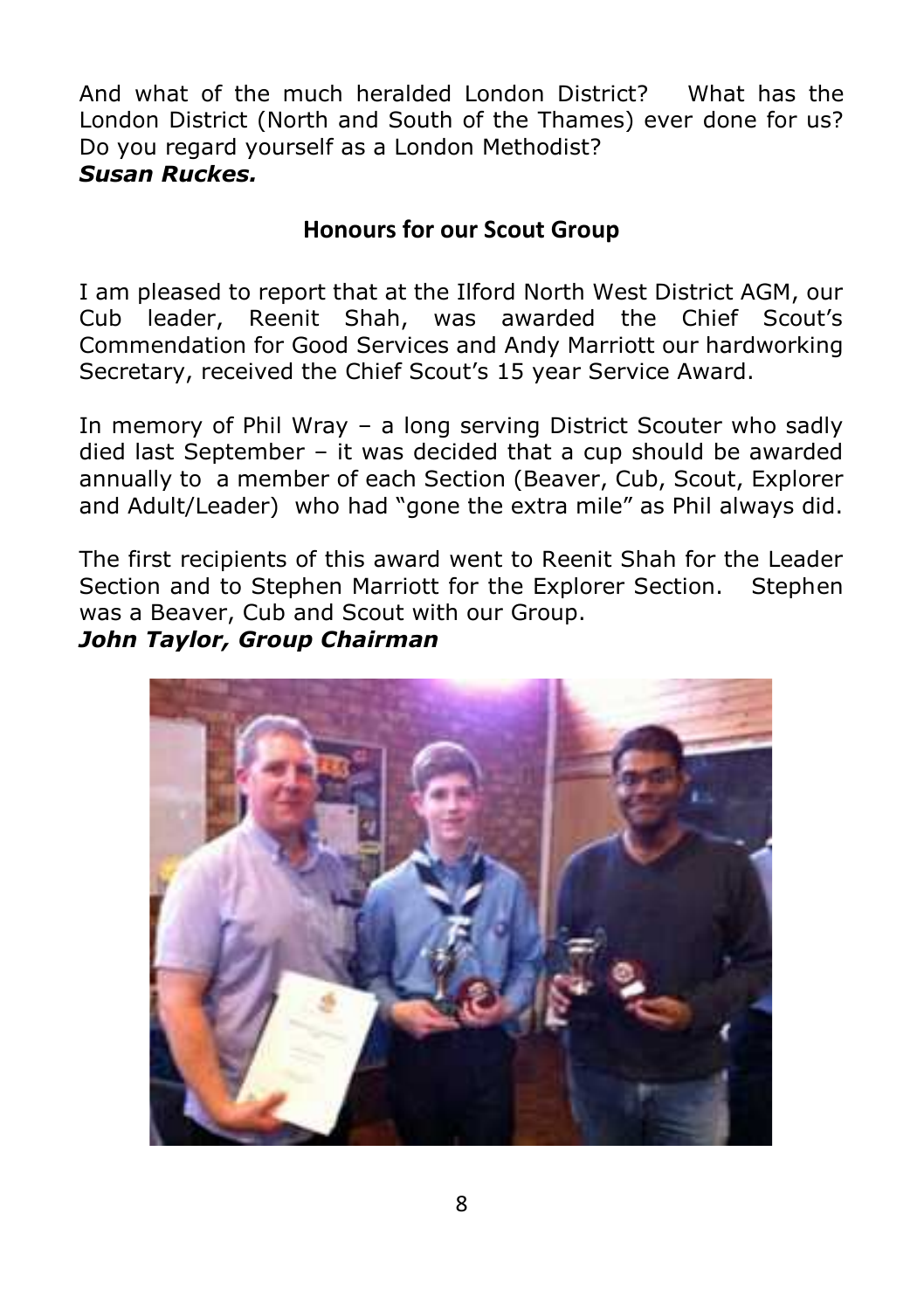# **Marks Tey Methodist Church, Essex.**

Since Christmas 2006, I have regularly attended the Christmas Eve Service at the above church. Sadly the church closed for worship on  $31<sup>st</sup>$  August 2014.

A telephone message from the minister on Christmas Morning informed us of services at Lexden and Eight Ash Green.

Peter and I had already decided to attend St Andrew's Church of England in the village. St Andrew's had left details of services and directions at our hotel.

In May 2015, the former church council secretary of Marks Tey Methodist sent a letter to the Minister or Steward of The Drive Methodist Church. The Secretary had found the newsletter I had put in the church letter box, but had obviously not read it.

So here is a beautiful traditional chapel looking for a congregation and which needs our prayers for its future use.

#### *Susan Ruckes.*

#### **East Runton Methodist Church, Norfolk**

East Runton Methodist Church is at the end of the Village, on the left hand side, when you travel on the coast road from Cromer towards Sheringham.

Peter Sharp, Corinne Smith and I used to attend a Thursday coffee morning while staying at Aylmerton for the Cromer Carnival. We always received a warm welcome.

We signed the visitor's book, as one does, and have regularly received Christmas greetings from the church.

We now no longer stay in the Cromer area. Perhaps some of our readers are able to attend a Sunday service or a Thursday coffee morning. Could you please pass on our greetings and tell them that we often think of them and really appreciate their Christmas card. *Susan Ruckes.*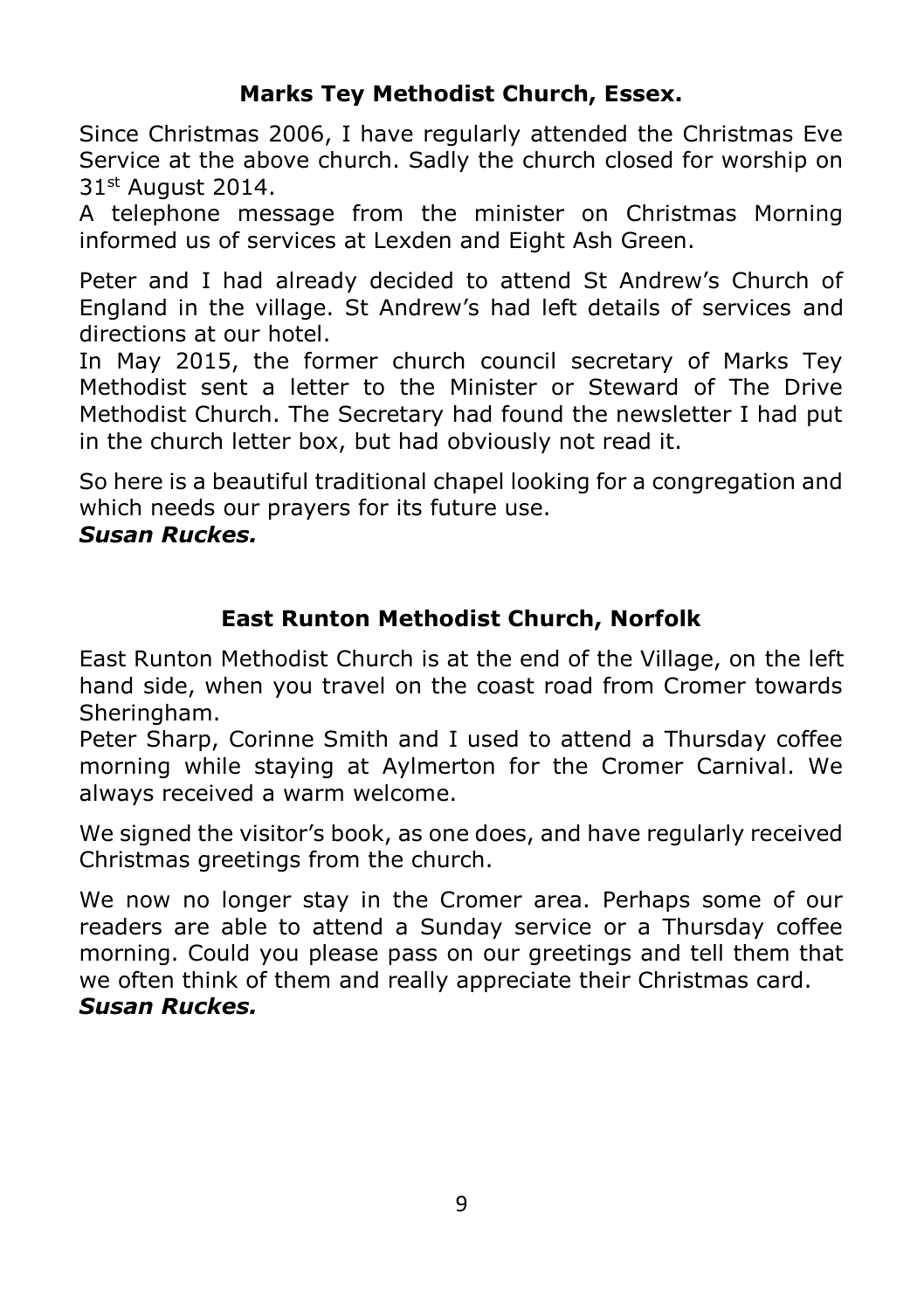#### **Mission Statement The Drive Methodist Church.**

The Drive Methodist Church aims to be faithful to the commandments of Jesus, and the calling of the Methodist Church.

The calling of the Methodist Church is to respond to the gospel of God's love in Christ and to live out its discipleship in worship and mission, and to fulfil the promises detailed in the Methodist worship book.

In seeking to be faithful The Drive Methodist Church is committed to: Provide a weekly opportunity for all people to worship God in Christ, Enable people to grow and learn as Christians through mutual support and care.

Be a good neighbour to the immediate and wider community. Sharing our faith with others through pastoral care, church activities and communication. March 2013.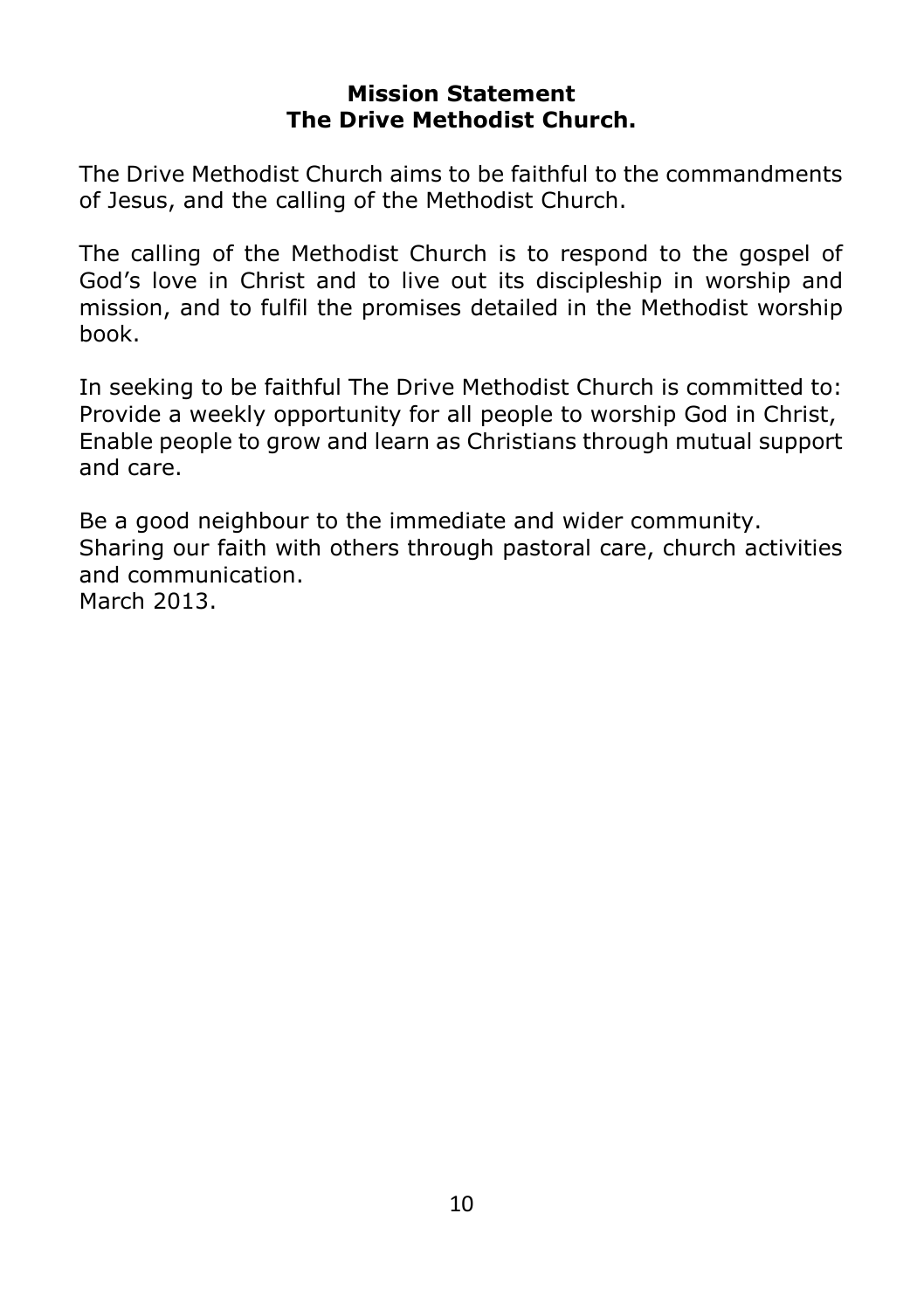# **July Diary**

| Thu | 2 <sub>nd</sub>  | 7.30pm  | Choir end of year Evening Prayer.<br>All are invited to this short service.                                                                                                  |
|-----|------------------|---------|------------------------------------------------------------------------------------------------------------------------------------------------------------------------------|
| Sun | 5th              | 11.15am | <b>Church Anniversary Service</b><br>Led by Revd. Bernardino Mandlate<br>Followed the annual Bar-B-Q at<br><b>The Rodings Scout Centre,</b><br>Roding Lane South, Redbridge. |
| Fri | 10 <sup>th</sup> | 10.00am | Church coffee morning at<br>Gardeners<br>Café,<br>Valentines<br>The<br>Road,<br>Mansion, Emerson<br>Cranbrook<br>Road, Gants Hill.                                           |
| Sun | 12 <sup>th</sup> | 11.15am | <b>Action for Children Service Led by</b><br><b>Our Junior Church.</b>                                                                                                       |
| Fri | 17 <sup>th</sup> |         | Pre School term ends                                                                                                                                                         |
| Sun | 19 <sup>th</sup> | 11.15am | <b>Morning Communion Service Led by</b><br>Revd. Bernardino Mandlate.<br><b>Communion Collection in aid of</b><br>The Whitechapel Mission.                                   |
| Sun | 26 <sup>th</sup> | 11.15am | <b>Morning Service Led by</b><br><b>Mr David Pender.</b>                                                                                                                     |
|     |                  | 5.00pm  | Revd. Stephen Poole's farewell<br>service<br><b>Goodmayes Methodist Church.</b>                                                                                              |